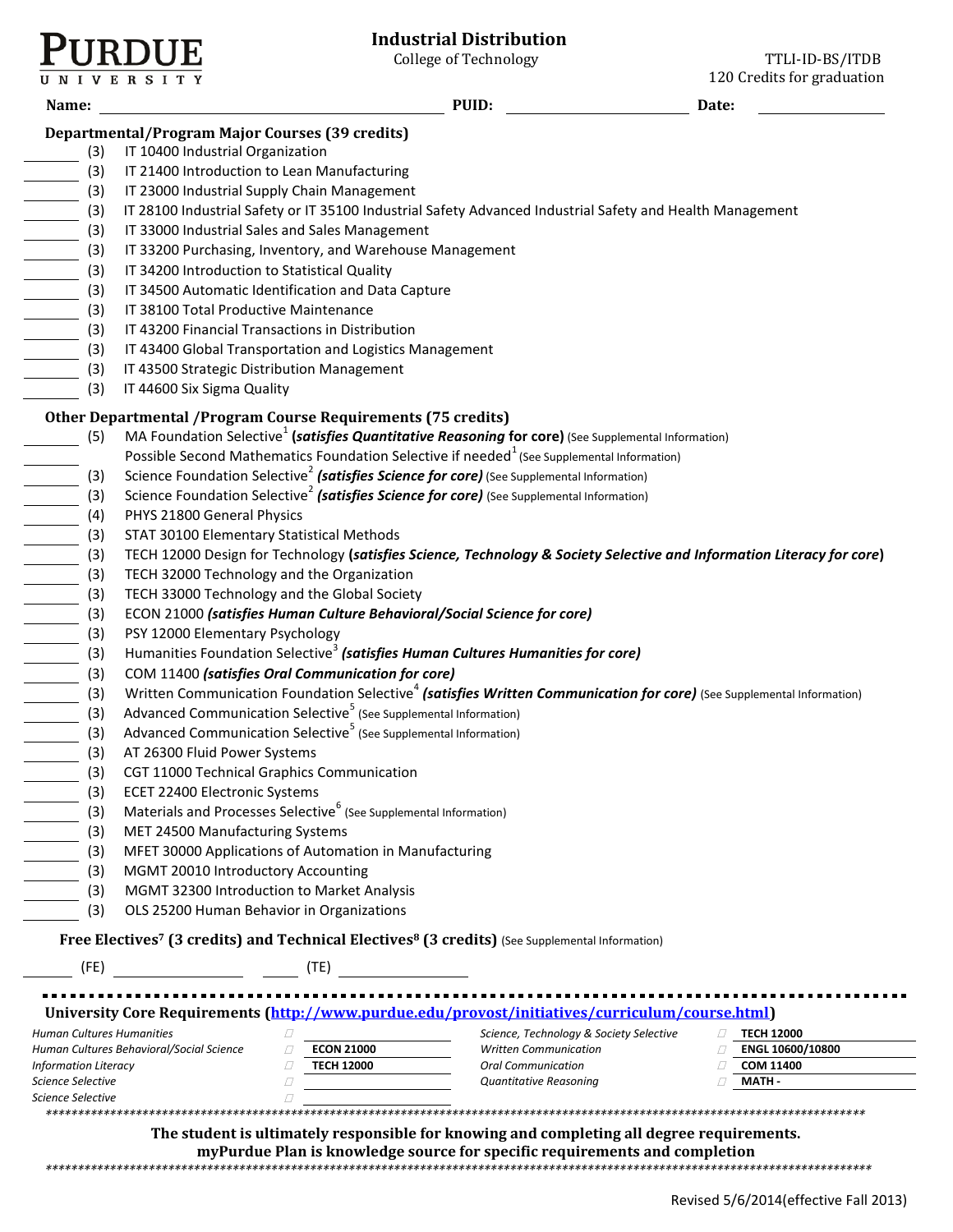# **Industrial Distribution**

#### **Suggested Arrangement of Courses:**

| Credits | <b>Fall 1st Year</b>                                     | Prerequisite | Credits | <b>Spring 1st Year</b>                       | Prerequisite |
|---------|----------------------------------------------------------|--------------|---------|----------------------------------------------|--------------|
|         | IT 10400                                                 |              |         | IT 21400                                     |              |
|         | PSY 12000                                                |              |         | CGT 11000                                    |              |
|         | TECH 12000*                                              |              |         | COM 11400*                                   |              |
|         | MA Foundation Selective <sup>1*</sup>                    |              | э       | Materials & Processes Selective <sup>o</sup> |              |
|         | Written Communication Foundation Selective <sup>4*</sup> |              |         | MA Foundation Selective <sup>1</sup>         |              |
| 15      |                                                          |              | 15      |                                              |              |

| Credits | <b>Fall 2nd Year</b>                          | Prerequisite        | Credits | <b>Spring 2nd Year</b>                     | Prerequisite        |
|---------|-----------------------------------------------|---------------------|---------|--------------------------------------------|---------------------|
|         | IT 23000                                      |                     |         | ECET 22400                                 | <b>MA Selective</b> |
|         | OLS 25200                                     |                     |         | ECON 21000*                                |                     |
| 4       | PHYS 21800 or PHYS 22000                      | <b>MA Selective</b> |         | MGMT 20010 or MGMT 20000                   |                     |
|         | Humanities Foundation Selective <sup>3*</sup> |                     |         | MET 24500                                  | <b>MA Selective</b> |
|         | Science Foundation Selective <sup>2*</sup>    |                     |         | Science Foundation Selective <sup>2*</sup> |                     |
| 16      |                                               |                     | 15      |                                            |                     |

| Credits | <b>Fall 3rd Year</b> | Prerequisite          | Credits | <b>Spring 3rd Year</b> | Prerequisite        |
|---------|----------------------|-----------------------|---------|------------------------|---------------------|
|         | IT 34200             | <b>MA Selective</b>   |         | IT 33000               | <b>IT 23000</b>     |
|         | IT 35100             |                       |         | IT 33200               | IT 23000            |
|         | AT 26300             | <b>MA Selective</b>   |         | IT 34500               |                     |
|         | MFET 30000           | ECET 22400, MET 24500 | 3       | STAT 30100             | <b>MA Selective</b> |
|         | MGMT 32300           |                       |         | <b>TECH 32000</b>      | <b>TECH 12000</b>   |
| 15      |                      |                       | 15      |                        |                     |

| Credits | <b>Fall 4th Year</b>                          | Prerequisite                             | Credits | <b>Spring 4th Year</b>                        | Prerequisite           |
|---------|-----------------------------------------------|------------------------------------------|---------|-----------------------------------------------|------------------------|
|         | IT 38100                                      | IT 21400, IT 34200,<br><b>PHYS 21800</b> | 3       | IT 43500                                      | IT 43200, IT 43400     |
|         | IT 43200                                      | MGMT 20010                               |         | IT 44600                                      | IT 34200 or STAT 30100 |
|         | IT 43400                                      | IT 23000                                 | 3       | Advanced Communication Selective <sup>5</sup> |                        |
|         | <b>TECH 33000</b>                             | TECH 12000                               |         | Free Elective'                                |                        |
|         | Advanced Communication Selective <sup>5</sup> |                                          |         | Technical Elective <sup>8</sup>               |                        |
| 15      |                                               |                                          | 15      |                                               |                        |

#### **\*Fulfills University Core**

**1) 120 credits listed above are required for the ID Bachelor of Science degree.**

**2) 2.0 Graduation GPA required for Bachelor of Science degree.**

**3) 32 credits of upper division courses (30000 level or higher) must be taken at Purdue University, West Lafayette.**

**4) ANY COURSE TAKEN AT PURDUE CAN BE ATTEMPTED NO MORE THAN THREE TIMES (INCLUSIVE OF W, WF, I AND IF).**

**See next page for all supplemental Information**

*\*\*\*\*\*\*\*\*\*\*\*\*\*\*\*\*\*\*\*\*\*\*\*\*\*\*\*\*\*\*\*\*\*\*\*\*\*\*\*\*\*\*\*\*\*\*\*\*\*\*\*\*\*\*\*\*\*\*\*\*\*\*\*\*\*\*\*\*\*\*\*\*\*\*\*\*\*\*\*\*\*\*\*\*\*\*\*\*\*\*\*\*\*\*\*\*\*\*\*\*\*\*\*\*\*\*\*\*\*\*\*\*\*\*\*\*\*\*\*\*\*\*\*\*\*\*\**

**The student is ultimately responsible for knowing and completing all degree requirements.** 

**myPurdue Plan is knowledge source for specific requirements and completion**

*\*\*\*\*\*\*\*\*\*\*\*\*\*\*\*\*\*\*\*\*\*\*\*\*\*\*\*\*\*\*\*\*\*\*\*\*\*\*\*\*\*\*\*\*\*\*\*\*\*\*\*\*\*\*\*\*\*\*\*\*\*\*\*\*\*\*\*\*\*\*\*\*\*\*\*\*\*\*\*\*\*\*\*\*\*\*\*\*\*\*\*\*\*\*\*\*\*\*\*\*\*\*\*\*\*\*\*\*\*\*\*\*\*\*\*\*\*\*\*\*\*\*\*\*\*\*\*\**